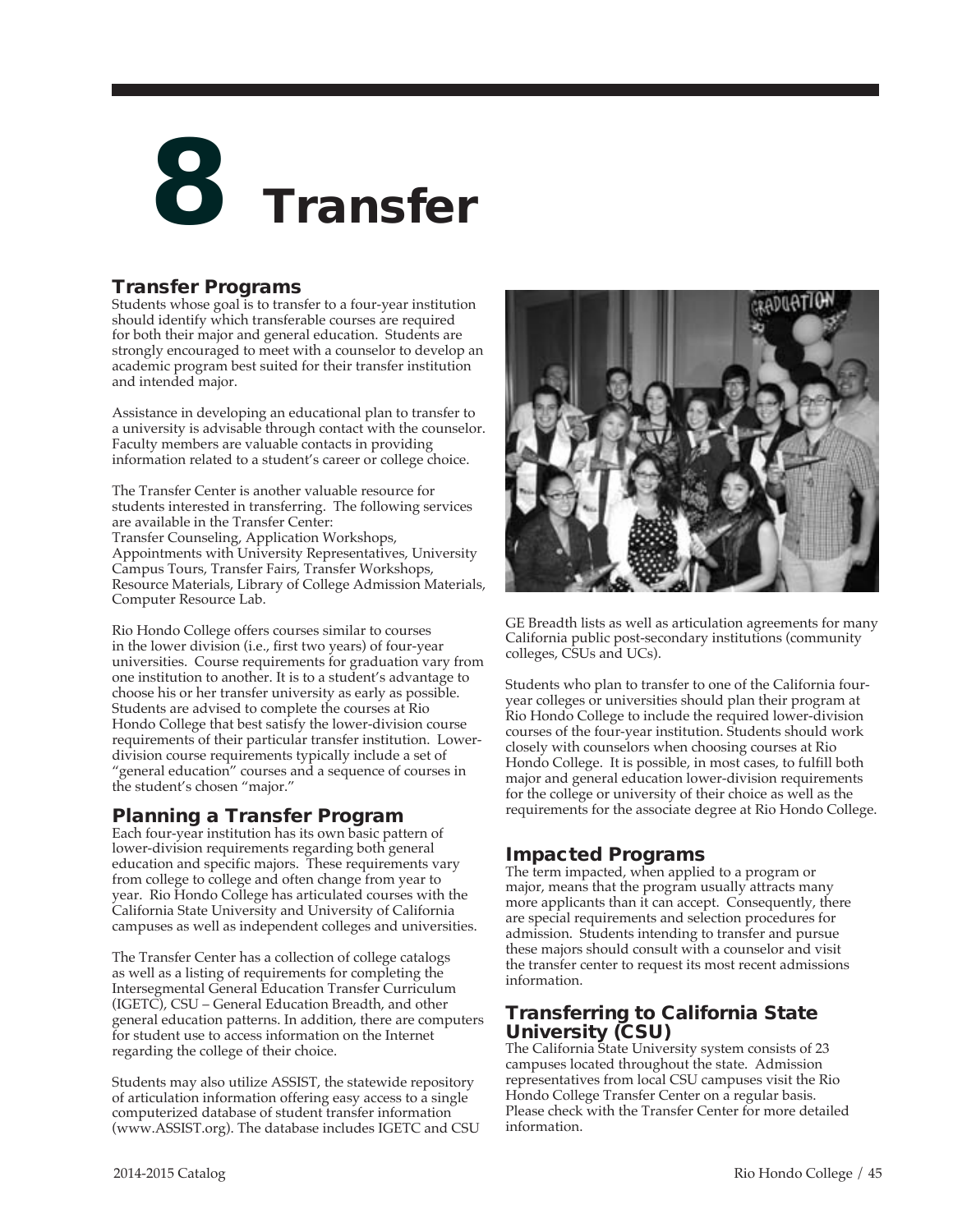Each California State University (CSU) campus has its own general education and major requirements. Therefore, students should work with a counselor to first select a particular CSU campus and then formulate a strategy for completing that campus' general education requirements, major requirements, and admission requirements.

Courses transferable to CSU campuses are identified in the course description in this Catalog and in the Class Schedule. Courses identified as meeting major preparation are listed in the ASSIST articulation database, which can be viewed at www.ASSIST.org.

Students that have completed 60 transferable semester units (90 quarter units) with a 2.0 grade point average (2.4 for non-resident students) completed by the time of entry to a CSU, are considered an upper division applicant. Applicants are eligible for admission to a CSU if they:

- 1. Are in good standing at the last college or university attended AND
- 2. Have completed, or will complete prior to transfer at least 30 semester units of general education requirements. The 30 semester units must include one course in written communication, one course in oral communication, one course in critical thinking, and one transferable course in mathematics. All of these courses must be completed with a "C" or better (see Area A and B4 on the Rio Hondo College CSU-GE pattern or Areas 1 and 2 on IGETC)

Certain "impacted" programs, which have more applicants than there are spaces available, have additional screening requirements. Visit the Transfer Center for more details.

*Note: Some CSU campuses may accept a limited number of lower-division transfer applicants (applicants with fewer than 60 transferable units). Lower-division transfer applicants will be held to specified CSU eligibility standards. Check with a counselor and CSU mentor: www.csumentor.edu for details.* 

The Lower-Division Transfer Patterns (LDTP) project presents potential transfer students from California Community Colleges with road maps to follow that ensure appropriate academic preparation for studies at CSU and decrease time to graduation from the CSU. For more information about LDTP visit www.csumentor.edu.

A maximum of 70 semester units earned at a community college may be transferred to the CSU; however, courses in excess of 70 semester units will receive subject credit and will be applied to satisfy content requirements as appropriate. No upper-division credit is allowed for courses taken at a community college.

## CSU Certification

Certification means that Rio Hondo College has verified that a student has completed the lower-division general education requirements for the CSU. For full certification, students must complete 39 units from Categories A through E of the CSU General Education Requirements.

Certification from a community college is important because without it, students will be held to the general education requirements specific to the CSU campus to which they are transferring. Once the student is certified, the CSU campus will identify the student as having completed the lowerdivision requirements. (Please note that 9 units of upperdivision general education courses must be completed at

the CSU after transfer.) For full certification, a minimum of nine units must be completed in each of Areas A, B, C, and D and one course must be completed in Area E from the CSU-GE pattern. Courses in Area A and Area B4 must be completed with a "C" or better. The overall grade-point average for the remainder of the courses must be at least a 2.0.

It is the student's responsibility to request certification. To obtain the certification, students must file a Transcript Request Form at the Office of Admissions and Records. The final transcript and general education certification will then be sent to the CSU.

Because the requirements for a particular major may differ from one CSU campus to another, and because requirements may change yearly, students must consult regularly with a counselor when selecting courses.

# CSU Application

Applications for admission to the CSU system are available online at www.csumentor.edu. Applications to impacted programs must be filed during the priority-filing period. Applications should be filed as early as possible to ensure priority consideration.

# CSU Application Filing Periods

Students are encouraged to attend an application workshop before beginning the application process. Remember applications are submitted one year prior to transferring.

### **The priority filing periods are:**

### **Semester System Campuses**

- Fall Semester: October 1-November 30
- Spring Semester: August 1-31

### **Quarter System Campuses**

Fall Quarter: October 1-November 30 Winter Quarter: June 1-30 Spring Quarter: August 1-31 Summer Quarter: February 1-28



46 / Rio Hondo College 2014-2015 Catalog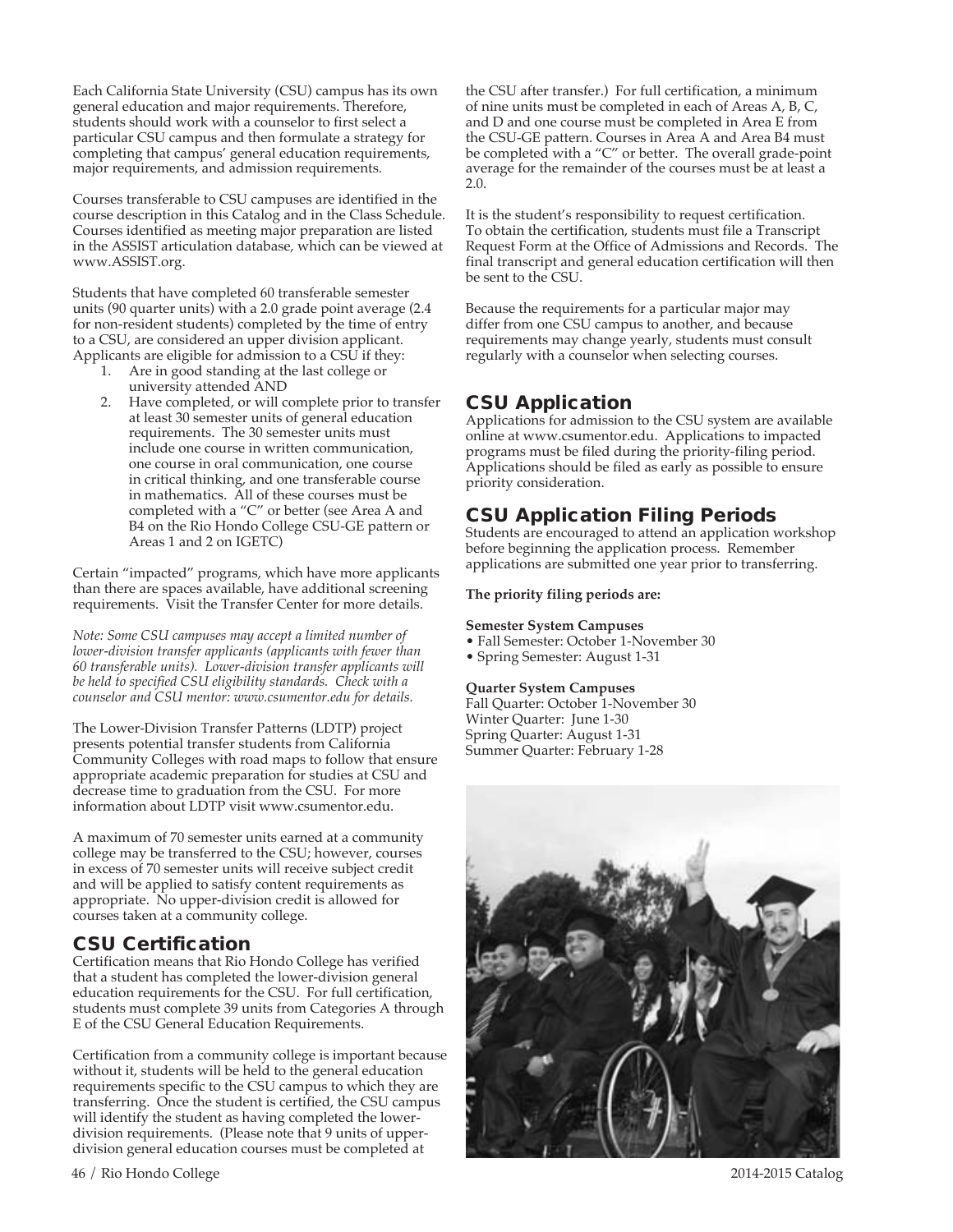## CSU General Education Breadth Course Requirements

The CSU-GE Breadth is an agreement between Rio Hondo and the CSU campuses regarding general education requirements. This list of courses is regularly updated. Students can complete these courses to fulfill their lowerdivision, general education requirements at a community college before they transfer to a CSU campus. The CSU-GE Breadth is only one way to fulfill the lower-division, general education requirements for the CSU. Students may also use the IGETC to fulfill lower-division general education requirements at the CSU (see in this catalog.) Courses taken by students for CSU-GE Certification must be selected from the following list:

#### **AREA A: English Language Communication and Critical Thinking:**

*Choose one course from each group. (9 units minimum)*

| A1: | Oral Communication           |
|-----|------------------------------|
|     | SPCH 100, 101, 102, 140      |
| A2: | <b>Written Communication</b> |
|     | <b>ENGL 101</b>              |
| A3: | Critical Thinking            |
|     | ENGL 201, 201H               |
|     | PHIL 110, 112                |
|     | READ <sub>101</sub>          |
|     | <b>SPCH 140</b>              |
|     |                              |

#### **AREA B: Scientific Inquiry and Quantitative Reasoning:**

*Choose one course from each group; one of the science courses must include a laboratory (indicated by \*). (9 units minimum)*  **B1: Physical Science**

ASTR 110, 110H, 112\*, 114\* CHEM 101, 101L\*, 110\*, 120\*, 130\*, 140\* 230\*, 231\* GEOG 101, 101L\* GEOL 150, 151\* PHY 120\*, 150\*, 160\*, 211\*, 212\*, 213\*

#### PHYS 101\*, 102\* **B2: Life Science**

ANTH 101, 101H, 101L\* BIOL 101\*, 105, 111, 111L\*, 112\*, 120, 120L\*, 200\*, 201\*, 222\*,226\* PSY 210, 210H

### **B3: Laboratory Activity**

All lab courses are identified by \* in Groups B1 and B2 above.

#### **B4: Mathematics/Quantitative Reasoning**

MATH 120, 130, 130H, 140, 160, 170, 175, 180, 190, 190H, 191, 250, 260, 270 PSY 190

#### **AREA C: Arts and Humanities**

Choose at least one course from C1: Arts; and at least one course from C2: Humanities. Additional courses may be taken from either of the groups. (9 units minimum) **C1: Arts (Art, Dance, Music, Theatre)**

ART 101, 104, 105, 105H, 106, 106H, 107, 108, 109, 110, 112, 113, 115, 120, 121, 130, 135, 140 DANC 199 MUS 101, 120, 129, 130, 131, 132, 133, 134, 135, 136 PHTO 190 THTR 101, 105, 105H, 110, 150

#### **C2: Humanities (Literature, Philosophy, Foreign Languages)** ASL 149

CHIN 101, 102

CHST 146 ENGL 126 FR 101, 102, 201, 202 HIST 101, 102, 122, 131, 143, 143H, 144, 144H, 158, 159, 159H, 167, 170 HUM 110, 111, 125, 125H, ITAL 101, 102 JAPN 101, 102 LATN 101, 102 LIT 102, 102H, 112A, 112AH, 112B, 112BH, 114, 117, 117H, 140, 140H, 141, 142, 142H, 144A, 144B, 145, 145H, 146A, 146AH, 146B, 146BH, 147, 148, 149 PHIL 101, 101H, 120, 124, 126, 128, 135, 140, POLS 128 SPAN 101, 102, 130, 131, 201, 201H, 202 SPCH 130, 132

**AREA D: Social Sciences:** 9 units required with courses in

- at least two groups. (3 courses/9 units minimum) D1: Anthropology and Archeology: ANTH 101, 101H, 102, 102H, 103, 115, 125
	- D2: Economics: ECON 101, 101H, 102, 102H, 106
	- D3: Ethnic Studies: CHST 101, 146, 148, 150; HIST 131, 158, 159, 159H; HUM 130; POLS 150; SOC 148
	- D4: Gender Studies HIST 170, SOC 120
	- D5: Geography: GEOG 102, 103
	- D6: History: HIST 101, 102, 122, 131, 143, 143H, 144, 144H, 158, 159, 159H, 167, 170; CHST 146
	- D7: Interdisciplinary Social or Behavioral Science: CD 208 SOC 127
	- D8: Political Science, Government, & Legal Institutions: CHST 150, PHIL 128, POLS 110, 110H, 128, 130, 140, 150
	- D9: Psychology: CD 106, 208; PSY 101, 101H, 112, 114, 116, 170, 180, 200 D0: Sociology and Criminology:
	- ANTH 110; SOC 101, 101H, 102, 105, 110, 114, 116, 120, 127

**HIGHLY RECOMMENDED:** *All CSU campuses have a graduation requirement in U.S. History, Constitution and American Ideals. Students may be certified as completing this requirement at Rio Hondo College by taking POLS 110 or 110H and one of the following History courses: HIST 143, 143H, 144, 144H, 158, 159, 159H, 170. These courses may be used to partially satisfy area C and/or D of the CSU-GE Breadth.*

#### **AREA E: Lifelong Learning and Self-Development:**

Choose one course from the following: ANTH 110; CD 106 COUN 101, 151 or 151A, 151B, 151C **(NOTE: The entire sequence of 151 A-C must be completed for a total of 3 units)** DD 214 (see counselor for details) KIN 191, 192, 196; PSY 112, 121, 123 SOC 105, 110

NOTE: Courses may be used to fulfill only one General Education area.

*For a complete listing of courses and their approval dates, students may log on to www.assist.org.*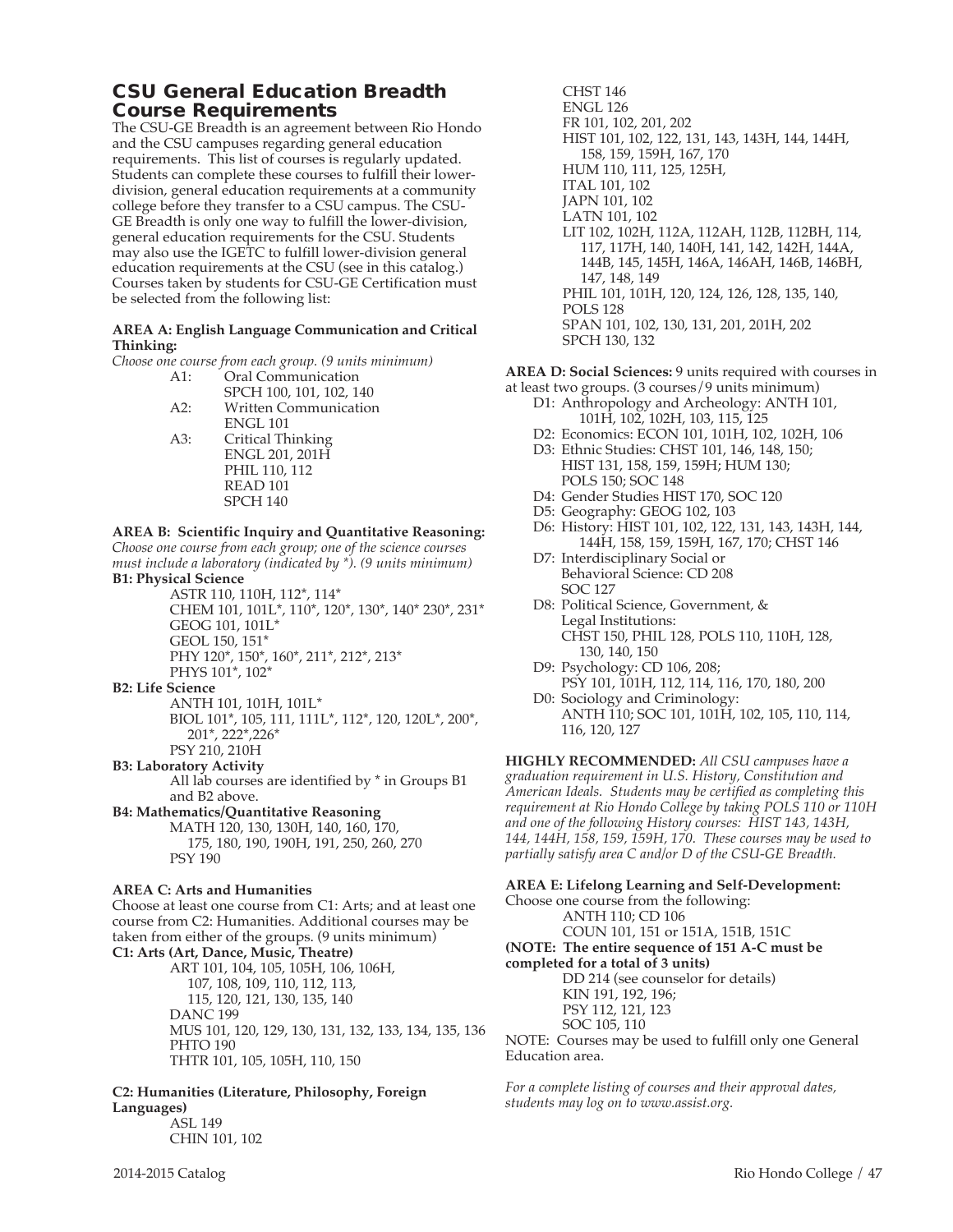# Transferring to University of California (UC)

The University of California has 10 campuses located throughout the state. Admission representatives from local UC campuses visit the Rio Hondo College Transfer Center on a regular basis. Please check with the Transfer Center for more detailed information.

Course requirements vary from one University of California (UC) campus to another. Therefore, it is advised that students work with a counselor to first select a particular UC campus and then formulate a strategy for completing that campus' general education requirements, major requirements, and admissions requirements. At most UC campuses, admission is competitive, and a grade point average (GPA) higher than the 2.4 minimum is required. Some UC campuses require that students complete specific course work in a major before transfer, and some majors require a higher grade point average than designated for general admission. See a Rio Hondo counselor for further explanation and planning materials.

Courses transferable to UC campuses are identified in the course description in this Catalog and in the Class Schedule. Courses identified as meeting major preparation are listed in the ASSIST articulation database, which can be viewed at www.ASSIST.org.

#### **Transfer Admission Requirements**

To be eligible for admission to a UC as a transfer student, a student must fulfill the following criteria:

- A. Complete 60 UC transferable semester units (90 quarter units) with a minimum GPA of 2.4 (2.8 for nonresidents); AND
- B. Complete the following course requirements, earning a grade of "C" or better in each course: two transferable college courses in English composition; one transferable college course in mathematical concepts and quantitative reasoning; four transferable college courses chosen from at least two of the following subject areas: arts and humanities, social and behavioral sciences, and physical and biological sciences.

*NOTE: The IGETC General Education Transfer Pattern will meet these course requirements. However, some students, depending on the transfer major and university, may not be well served by following IGETC; AND*

C. Complete as many major preparation courses as possible. Major preparation may be viewed at www. assist.org. NOTE: Selective majors require certain courses to be completed before transfer with a higher grade point average.

The UC allows up to 70 UC transferable units from a community college. Students who complete more than 70 units at the community college may still complete courses to fulfill course requirements but will not be able to transfer more than the 70 units of credit.

**IMPORTANT! To be considered for fall admission at most campuses, students must plan to complete all courses required for admission no later than the spring semester preceding the fall they wish to enter the university.**

## Community College Transfer Priority Admission

UC campuses give priority consideration for admission to California community college students. A California community college student applying for admission to the University of California in advance standing will be given priority admission over all other applicants if:

- The student was enrolled at one or more California community college for at least two terms (excluding summer sessions); AND
- The last college attended before admission to a UC campus was a California community college (excluding summer sessions); AND
- 3. The student has completed at least 30 semester (45 quarter) UC transferable units at one or more California community college.

### IGETC General Education Certification

Certification means that the last community college attended prior to transfer will verify that the student has completed the entire IGETC pattern. Students must apply for the IGETC certification at the community college they attended. Coursework taken at other community colleges will be certified at the discretion of the community college where the IGETC will be completed. Rio Hondo College will certify for IGETC after completion of all courses required. It is the student's responsibility to request certification. To obtain the certification, students must file a Transcript Request Form at the Office of Admissions and Records. The final transcript and general education certification will then be sent to the UC.

## UC Impacted Majors

Some majors at UCLA and other UC campuses are highly competitive or "impacted". This means that certain courses in the major must be completed with achievement of a high GPA prior to transfer. Please consult with a counselor or visit the Transfer Center for details.

# Transfer Admission Guarantee (TAG)

The Transfer Admission Guarantee (TAG) program offers guaranteed admission to the students who complete a core set of courses at Rio Hondo College a full term prior to transferring. Students in the TAG program can receive early review of their academic records, early admission notification, and specific guidance on major preparation and general education coursework. Rio Hondo College has agreements with seven UCs (UC Davis, UC Irvine, UC Merced, UC Riverside, UC San Diego, UC Santa Barbara, and UC Santa Cruz). TAG requirements vary by UC campus. For further information meet with the Transfer Counselor.

# UC Application

Applications for admission to the UC system are available online at www.universityofcalifornia.edu/apply. **NOTE:** The UCs requires students to write a personal statement. Visit the Transfer Center for more information.

# UC Application Filing Periods

Students are encouraged to attend an application workshop before beginning the application process. Remember applications are submitted one year prior to transferring.

**The priority filing periods are: Fall Quarter/ Semester:** November 1-30 **Winter Quarter:** July 1-31 **Spring Quarter:** October 1-31

All UC campuses accept applicants for fall admission. To determine which UC campus accepts winter and/or spring, call the specific campus or visit the Transfer Center.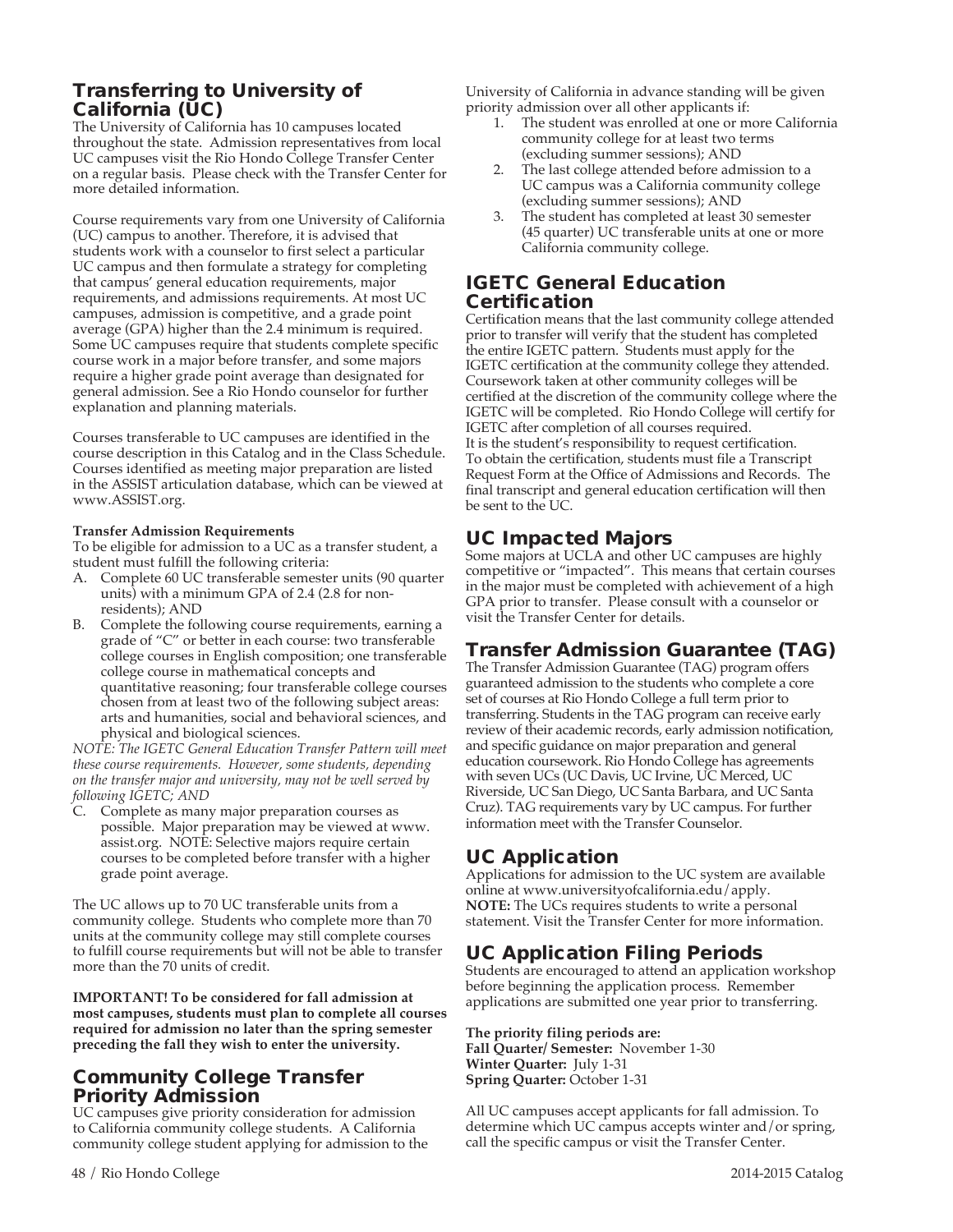### Intersegmental General Education Transfer Curriculum (IGETC) For CSU & UC

The IGETC is an agreement between Rio Hondo and the CSU and UC campuses regarding general education requirements. The IGETC list of courses was developed first in 1991 and is regularly updated. Students can complete these courses to fulfill their lower-division, general education requirements at a community college before they transfer to a CSU or UC campus. The IGETC is only one way to fulfill the lower-division, general education requirements of a CSU or UC campus, and it is not recommended for certain majors and colleges.

Completion of all the requirements in the IGETC will permit a student to transfer from a community college to a campus in either the California State University or University of California system without the need to take additional lower-division general education courses. Transfer students will receive certification for all their general education requirements only after completing all of the subject areas listed below with a "C" grade or better in each course. **Area 1: ENGLISH COMMUNICATION** CSU: 3 courses required, one from each group below UC: 2 courses required, one each from 1A and 1B **1A – English Composition** 

- One course of 3 semester/4 quarter units ENGL 101
- **1B –Critical Thinking**

One course of 3 semester/4 quarter units ENGL 201 or 201H, PHIL 110

**1C –Oral Communications:** (CSU only) One course of 3 semesters/4 quarter units.<br>SPCH 100, 101, 102, 140

#### **Area 2: MATHEMATICAL CONCEPTS & QUANTITATIVE REASONING**

One course: 3 semester/4 quarter units MATH 120, 130+, 130H+, 160+, 170+, 180+, 190+, 190H, 191, 250, 260, 270 PSY 190+

+ Indicates that UC course credit may be limited. Please consult a counselor for additional information.

#### **Area 3: ARTS & HUMANITIES**

At least 3 courses - 9 semester/12 quarter units. 3A: ARTS (3 units minimum): ART 104, 105, 105H, 106, 106H, 107, 108, 109, 110 112, 113, 115 MUS 129, 130, 131, 132, 133, 135, 136 THTR 101, 105, 105H 3B: HUMANITIES (3 units minimum): CHST 146 ENGL 126 FR 102, 201, 202 HIST 101, 102, 122, 131, 143, 143H, 144, 144H, 158, 159, 159H, 167, 170 HUM 110, 111, 125, 125H ITAL 102 JAPN 102 LATN 102 LIT 102, 102H, 112A, 112AH, 112B, 112BH, 114, 117, 117H, 140, 140H, 141, 142, 142H, 144A, 144B, 145, 145H, 146A, 146AH, 146B, 146BH, 147, 148, 149 PHIL 101, 101H, 120, 124, 126, 128,135, 140, POLS 128 SPAN 102, 201, 201H, 202

#### **Area 4: SOCIAL & BEHAVIORAL SCIENCES**

At least 3 courses from at least two disciplines - 9 semester/12 quarter units ANTH 102, 102H, 103, 110, 125

CD 106, 208 CHST 101, 146, 148, 150 ECON 101, 101H, 102, 102H, 106 GEOG 102, 103 HIST 101, 102, 122, 131, 143, 143H, 144, 144H, 158, 159, 159H, 167, 170 HUM 130 PHIL 128 POLS 110, 110H, 128, 130, 140, 150 PSY 101, 101H, 112, 114, 170, 200, SOC 101, 101H, 102, 105, 110, 114,116, 120, 127, 148

#### **Area 5: PHYSICAL & BIOLOGICAL SCIENCES**

At least 2 courses are required, one from 5A and 5B. One course must include a corresponding laboratory from 5A or 5B. Laboratory courses (5C) are noted with \* symbol (7-9 semester/9-11 quarter units.)

**5A: PHYSICAL SCIENCES** (One course minimum): ASTR 110, 110H, 112\*, 114\* CHEM 110\*, 120\*, 130\*, 230\*, 231\* GEOG 101, 101L\* GEOL 150, 151\* PHY 120\*+, 150\*+, 160\*+, 211\*+, 212\*+, 213+\*

**5B: BIOLOGICAL SCIENCES** (One course minimum): ANTH 101, 101H, 101L BIOL 101\*, 105, 111, 111L\*,120, 120L\*, 200\*, 201\*, 226\* PSY 210, 210H

**5C: LABORATORY ACTIVITY:** This requirement may be met by completing a lab course that corresponds to a lecture course found above in 5A or 5B with \*symbol. + Indicates that UC course credit may be limited. Please consult the catalog course description for additional information.

#### **6: LANGUAGE OTHER THAN ENGLISH**

(UC REQUIREMENT ONLY) Proficiency equivalent to two years of high school study in the same language or at least 1 course from:

ASL 149 CHIN 101, 102 FR 101, 102, 201, 202 ITAL 101, 102 JAPN 101, 102 LATN 101, 102

SPAN 101, 102, 130, 131, 201, 201H, 202 *(If using high school courses to fulfill this area, grades of "C-" are acceptable. Official transcripts must be on file in the Admissions and Records Office)*

#### **AMERICAN INSTITUTIONS REQUIREMENT**

CSU has an American Institutions graduation requirement that can be fulfilled by taking the following: 6 units: Choose one course from group 1 and one course from group 2.

1. POLS 110, 110H

2. HIST 143, 143H, 144, 144H, 158, 159, 159H, 170

**CERTIFICATION –** These units are general education requirements for the UC and CSU systems. Rio Hondo College will certify these courses. Request for IGETC certification can be made on the Transcript Request Form. Only courses taken at U.S. regionally-accredited institutions that meet the IGETC Standards will be certified in the appropriate areas. Official transcripts must be on file in the Admissions and Records Office. Courses taken at foreign institutions are not acceptable except for certification of competence in a language other than English. Partial Certification is permitted if the student has completed all but two courses in the pattern.

*For a complete listing of courses and their approval dates, students may log on to www.assist.org.*